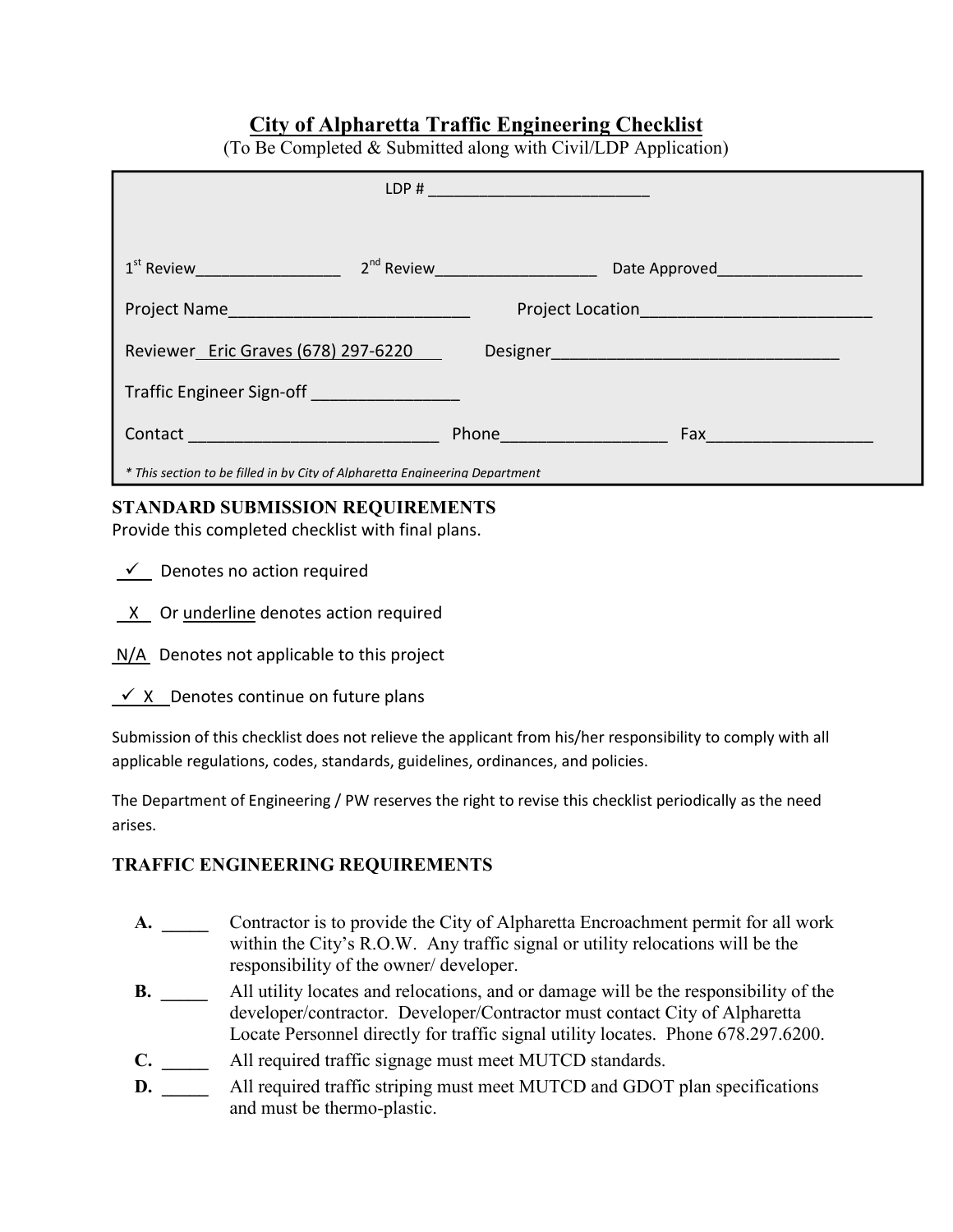- **E.** \_\_\_\_\_\_\_ Provide all required details on plans (H/C and Signage details). General note All H/C ramp forms must be approved by City Land Disturbance inspector prior to concrete pour.
- **F.** \_\_\_\_\_\_\_\_\_ Provide a GDOT R.O.W. permit for all state roadways prior to plan approval.
- **G. \_\_\_\_\_** Provide location of all property lines with dimensions to the nearest one-tenth foot, bearings, and distances. Show existing curb cuts within 300 feet of the site frontage.
- **H.** \_\_\_\_\_\_\_\_ Provide the name(s) of all current adjacent property owners.
- **I. \_\_\_\_\_** Proposed R.O.W. lines with total acreage or square foot if additional R.O.W. is to be conveyed to accommodate new roadway, intersection, and signal equipment or sidewalk development.
- **J.** \_\_\_\_\_\_\_ Check parking lot layout and entrance for unsafe vehicle maneuvers. (Minimize the occurrence of vehicle conflicts when possible. Use Auto Turn to demonstrate perceived difficult movements.)
- **K. \_\_\_\_\_** Distance between curb cuts shall be 300 feet (City of Alpharetta Design Standards).
- **L. \_\_\_\_\_** Show driveway width per City Standard 951.
- **M. \_\_\_\_\_** Inter-parcel Access has been provided.
- **N. \_\_\_\_\_** Minimum of 75 feet between roadway and first radius point in parking lot. This is to provide adequate vehicle stacking at intersection.
- **O.** \_\_\_\_\_\_\_\_ Curb cut location should line up with existing curb cuts across from site.
- **P.** All transition tapers must meet MUTCD and AASHTO Standards.
- **Q. \_\_\_\_\_** All roadway tangent and curve design must meet AASHTO Standards.
- **R. \_\_\_\_\_** Sight distance should be established using AASHTO intersection and stopping sight distance standards. These calculations should be demonstrated on the landscape plan.
- **S.**  $\qquad \qquad$  If signs, striping, and modifications to traffic control are required as a part of development, construction should be complete and approved by the City traffic engineer prior to issuance of Certificate of Occupancy.
- **T.**  $\qquad$  Traffic impact and analysis along with Trip Generation. Studies will need to be submitted and approved by the City traffic engineer. These studies will assist in determining best location and type of intersection design, lane requirements and storage bay lengths. Curb cut location and requirements should be discussed with the City traffic engineer prior to site layout.
- **U. \_\_\_\_\_** Sidewalks and islands must be designed to accept H/C ramps and landings that meet ADA requirements (Alpharetta Standard 902).
- **V. \_\_\_\_\_** Roadway Pavement specification and curb and gutter detail must meet City of Alpharetta Standard 901.
- W. \_\_\_\_\_\_\_\_ Provide traffic signal utility in area on plans. (Pull boxes, set back loops, conduit, and fiber).